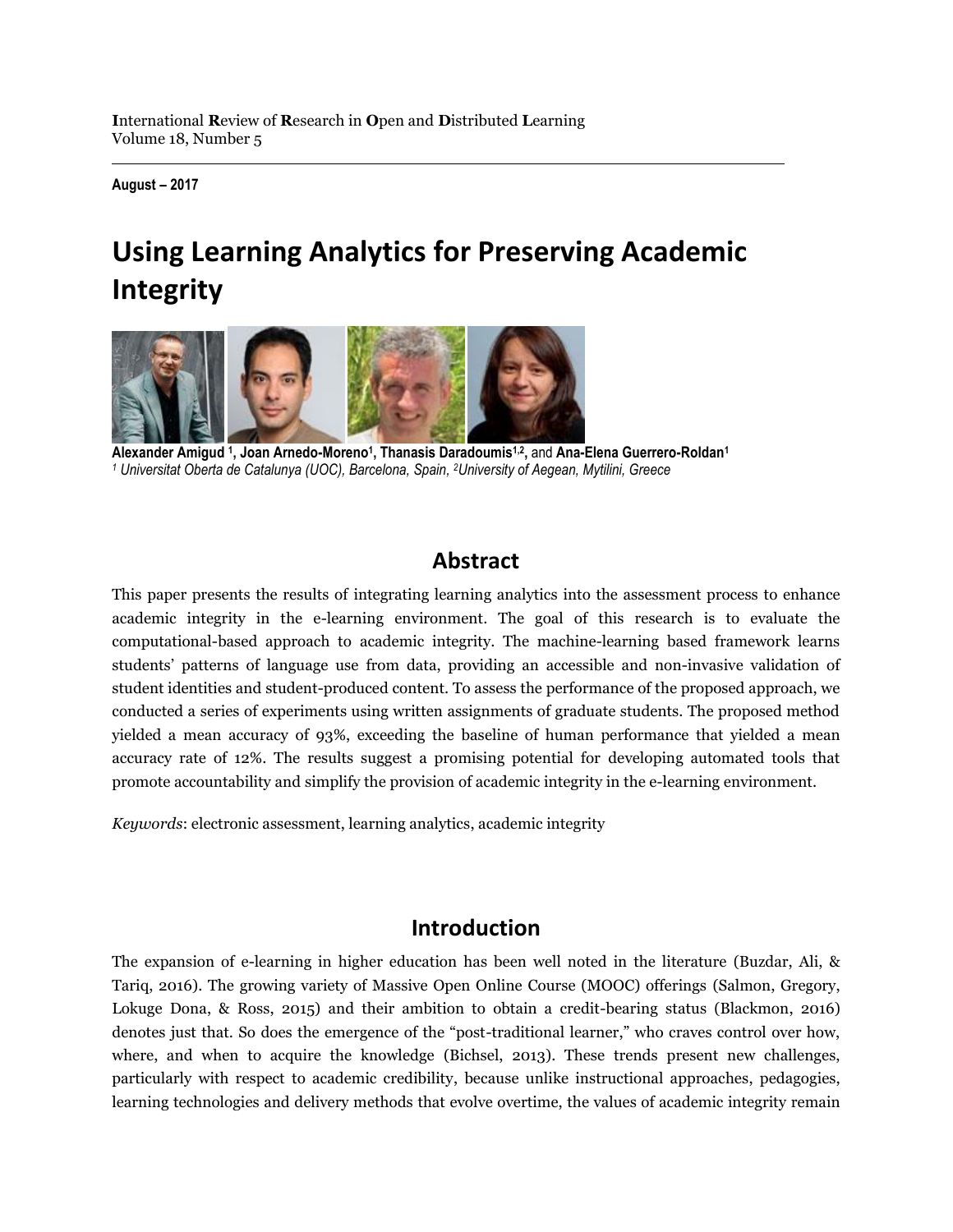impervious to change. The credibility and integrity of learning entails an imperative need to establish a relationship of trust between learners and instructors. It will always be important to know who the students are and to be able to verify authorship of their work.

Maintaining academic integrity becomes an increasingly challenging exercise as physical entities become represented by virtual aliases, when the class size increases, when students are geographically dispersed, and when the teaching and assessment roles become disaggregated. The traditional methods for ensuring the trust relationship stays intact are difficult to translate to learning environments where students and instructors are separated by the time and space gap, and use technology to communicate (Amigud, 2013). These methods stipulate how, when, and where the assessment activities take place and are, at least partly, responsible for the disparity in expectations and experiences of post-traditional learners. When applied to the e-learning context, these approaches negate the very premise of openness and convenience, let alone administrative and economic efficiency. How many human invigilators are needed to ensure that all 10,000 learners enrolled in a course are not cheating? What does it cost? Who is paying the bill? What are the impacts on accessibility? These questions highlight a need for an effective, efficient, and robust academic integrity strategy. This approach must be capable of promoting accessibility, openness, and convenience, while allowing the natural evolution of e-learning towards a more accessible and open state.

This issue is timely and important because without an accessible, effective and efficient mechanism for mapping learner identities with the work they do across programs, courses, and individual assessments, institutions and e-learning providers run the risk of issuing course credits to anyone, simply by virtue of participation. Such a result inevitably affects institutional credibility.

In this article we present an analytics-based approach for aligning learner identities with the work they do in the academic environment. Unlike the traditional methods that rely on humans and/or technology to first, verify learner identities, and second, collect evidence to refute authorship claims, the proposed approach can concurrently verify learner identity and authorship claim. Therefore, by minimizing the number of verification steps, the proposed approach aims to provide greater efficiency, convenience, and accessibility. The contributions of this study are twofold: (a) An analytics-based academic integrity strategy that aligns learner identities with academic artifacts in a one-tiered approach; (b) A baseline of human performance for classifying student writings by author.

The research questions this article will answer are as follows:

- Is it possible to map student identities to their work through pattern analysis of the studentproduced content?
- What is the performance level of the proposed approach?
- What is the performance baseline for instructor-based validation?
- What are the implications for practice and future research?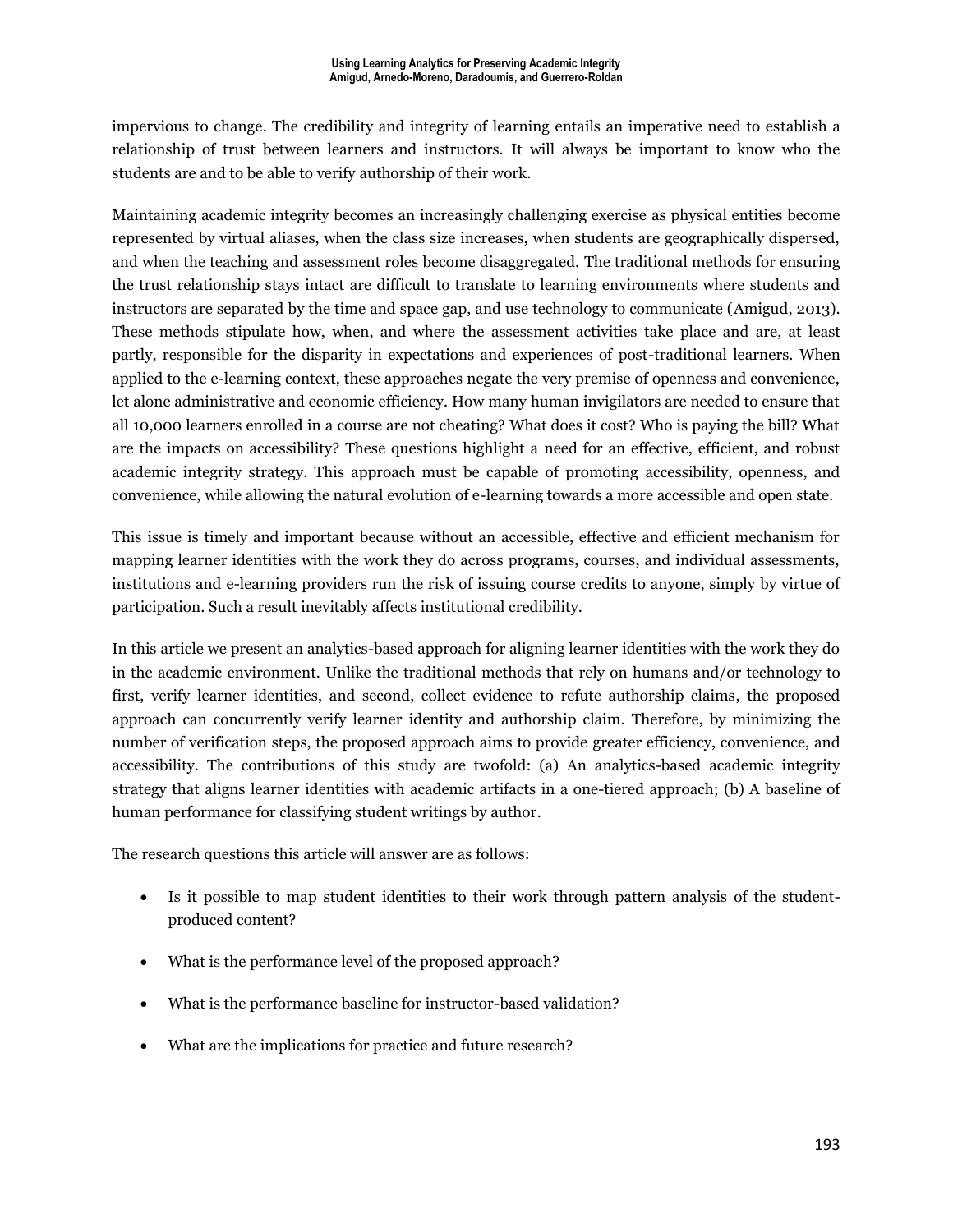The article continues with an overview of related works, introduces the main theoretical concepts, discusses the study design and methods, and presents the results. The article concludes with a discussion of the implications for learning, teaching, administration, and directions for future research.

# **Background**

Throughout the learning cycle, students produce academic content such as research reports, computer code, portfolios, and forum postings, which serve as the basis for performance evaluation and subsequent credit issuance. But how can instructors be sure that their students are not cheating? This question is not an easy one to answer and has been on academic administrators' radar for over two decades (Amigud, 2013; Crawford & Rudy, 2003; Grajek, 2016; Moore & Kearsley, 1996). The challenge stems from the twotiered nature of academic integrity, comprising identity verification and validation of authorship processes. In other words, one needs confidence in knowing that the students are who they say they are, and that they did the work they claim to have completed. However, confidence comes with a cost and strategies that provide both the identity and authorship assurance are generally resource-intensive and invasive. As such, academic integrity is not delivered at a uniform level across all learning activities, but often applied selectively. This approach creates blind spots. For example, assignments submitted electronically may undergo plagiarism screening, but do not require identity verification. For example, online discussions are generally left unscrutinized, whereas the high-stakes final exams are often proctored and prior to entering the exam room students are required to present proof of identity. Academic integrity strategies can be classified into three types: (a) those that aim to verify student identities, (b) those that validate authorship claims, and (c) those that monitor and control the learning environment. They are summarized in Table 1.The effectiveness of academic integrity strategies is underexplored in the literature. There is also little discourse on the expected levels of performance that allows for comparisons to be drawn. Many of the studies focus on the perceptions of the students and faculty. This gap hinders the ability of instructors and academic administrators to make informed decisions for selecting strategies based on more than just the costs and the sentiment. Aside from efficiency issues, validating the authorship of every academic artifact is a resource-intensive task and the growing class sizes may only exacerbate the challenge of preserving academic integrity.

Table 1

| <b>Type</b>           | <b>Method</b>       | <b>Advantages</b>                                                                     | <b>Disadvantages</b>                   | <b>Reference</b>                          |
|-----------------------|---------------------|---------------------------------------------------------------------------------------|----------------------------------------|-------------------------------------------|
| Identity<br>assurance | <b>Biometrics</b>   | Provides high level of<br>identity assurance<br>and verification can<br>be automated. | May require special<br>hardware.       | Apampa,<br>Wills, and<br>Argles<br>(2010) |
|                       | Challenge questions | Accessible and<br>convenient.                                                         | May be perceived as<br>disruptive when | Bailie and<br>Jortberg                    |

*Summary of Academic Integrity Strategies*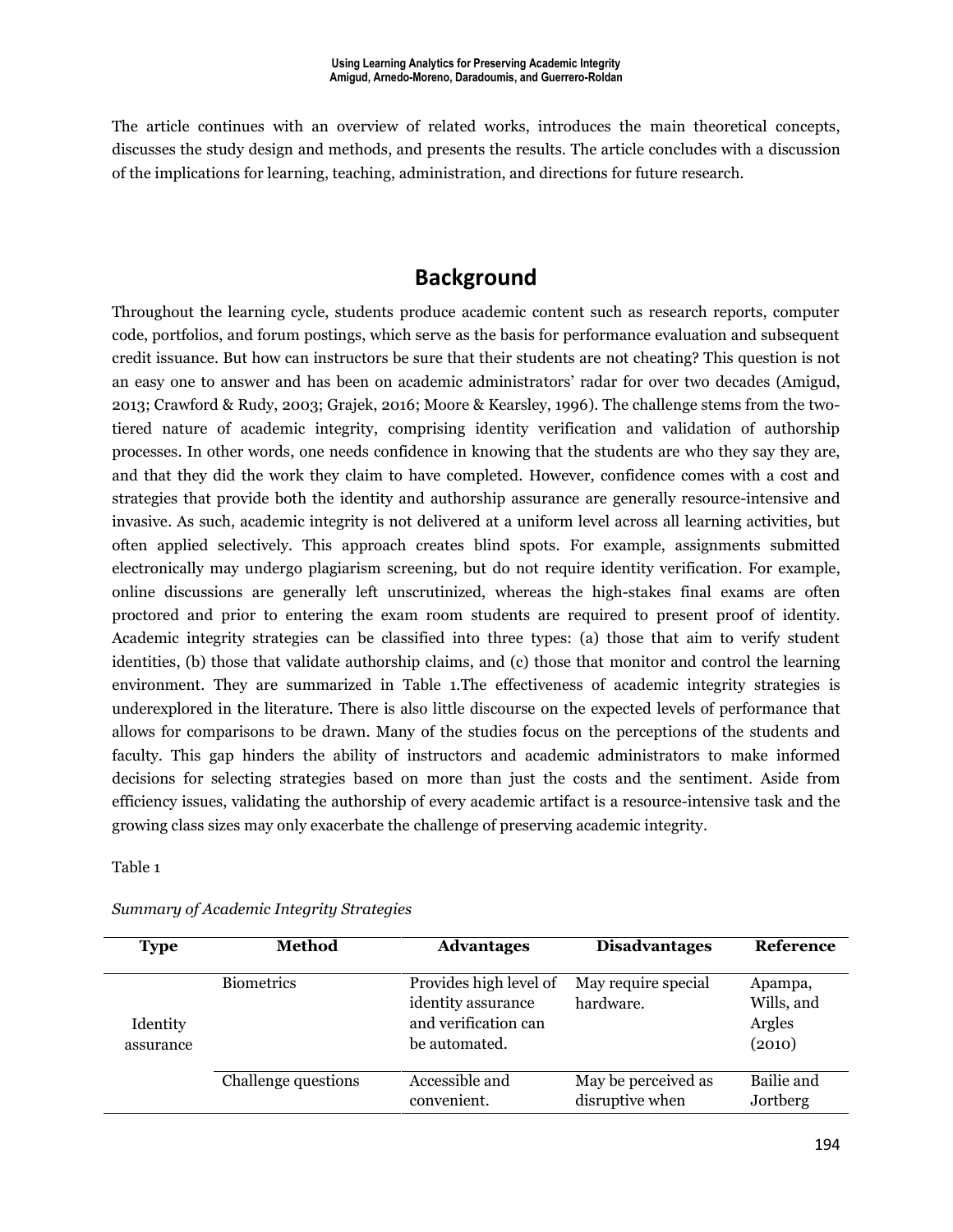|                           |                       | Verification can be<br>automated.                                                                                        | employed<br>continuously.                                                                                                                                                                           | (2009)                                           |
|---------------------------|-----------------------|--------------------------------------------------------------------------------------------------------------------------|-----------------------------------------------------------------------------------------------------------------------------------------------------------------------------------------------------|--------------------------------------------------|
| Authorship<br>assurance   | Plagiarism detection  | Automated<br>reporting. Accessible<br>and convenient.                                                                    | The method is not<br>designed to validate<br>authorship but to<br>dispute authorship<br>claims.                                                                                                     | Fiedler and<br>Kaner<br>(2010)                   |
|                           | Instructor validation | Supports continuous<br>assessment.<br>Reinforces the values<br>of trust and integrity.                                   | Resource intensive.<br>Not readily scalable.                                                                                                                                                        | Barnes and<br>Paris (2013)                       |
| Monitoring<br>and control | Proctoring            | Suitable for any<br>assessment task.<br>Eliminates travel<br>requirements if<br>conducted remotely.<br>Can be automated. | Resource intensive.<br>May affect accessibility<br>due to scheduling and<br>travel requirements.<br>The method is not<br>designed to validate<br>authorship but to<br>dispute authorship<br>claims. | Li, Chang,<br>Yuan, and<br>Hauptmann,<br>(2015). |
|                           | Activity monitoring   | Accessible and<br>convenient. Can be<br>automated.                                                                       | The method is not<br>designed to validate<br>authorship but to<br>dispute authorship<br>claims.                                                                                                     | Gao (2012)                                       |

Many of the academic integrity approaches aim to collect evidence that may disqualify the assessment results. In the absence of such evidence, student-produced content is considered true and original. Evidence is collected through a variety of means ranging from direct observation to electronic communication.

Learning analytics and educational data mining have received a great deal of attention in recent years. The latter is concerned with methods for exploring educational data, while the former is concerned with measurement and reporting of events from data (Siemens & Baker, 2012). Some scholars introduced a notion of learner profiling, "a process of gathering and analyzing details of individual student interactions in online learning activities" (Johnson et al., 2016, p. 38). Students interact with learning technology, content, peers, and instructors (Moore & Kearsley, 1996). These interactions manifest in data that can be mined to provide the basis for decisions on enhancing learning experience, improving instructional design practices, and addressing security issues. Much of the analytical work is performed using machinelearning (ML) techniques (Domingos, 2012). ML is a growing field of computer science comprising computational theories and techniques for discovering patterns in data. A key distinction between ML and statistical techniques familiar to quantitative researchers is that ML algorithms learn from data without being programmed for each task.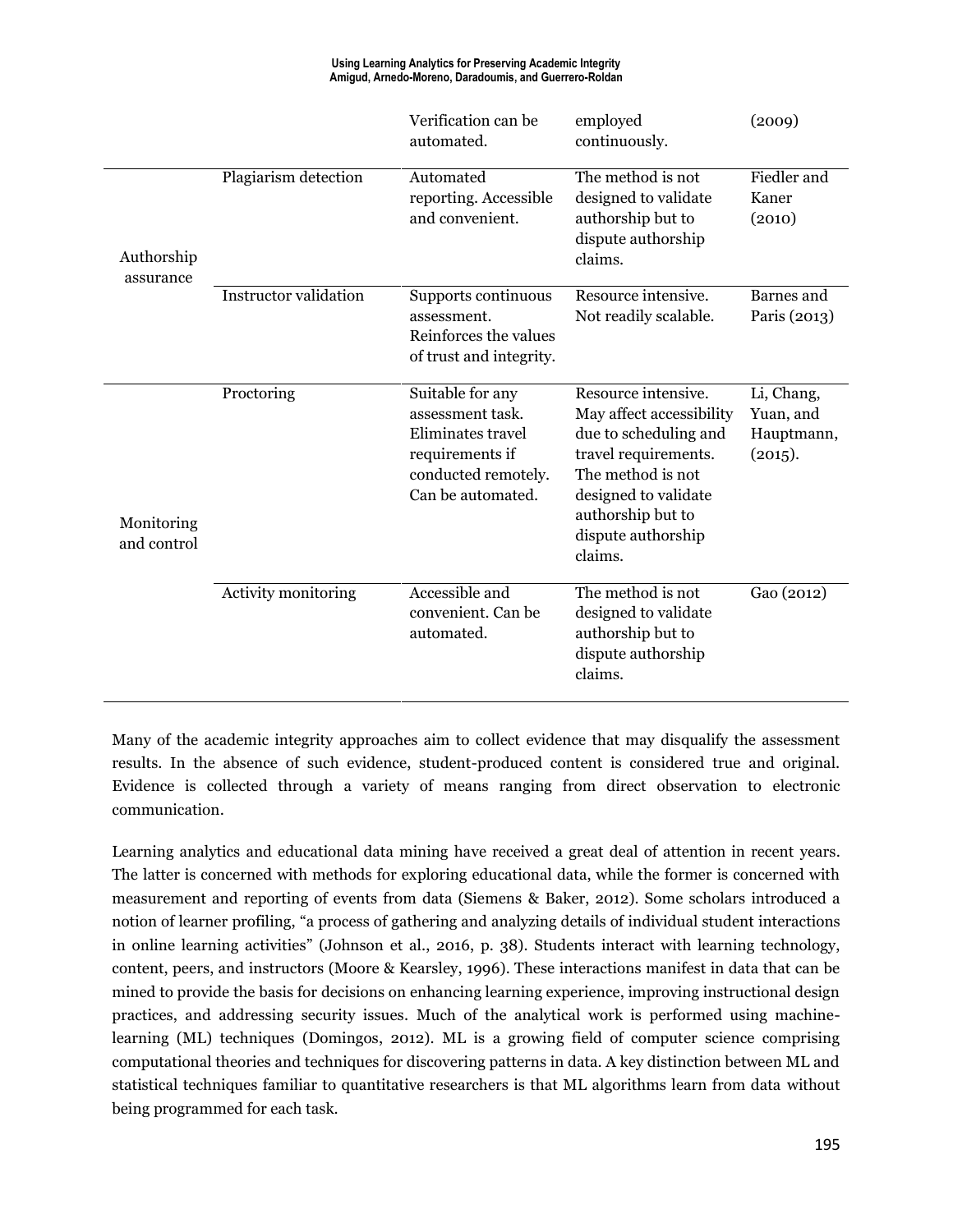Analytics has proven useful in the context of course security and integrity. The main benefit of using analytics for enhancing identity and authorship assurance is automation. Computational methods enable concurrent data analysis in the background, while the learner and instructor are actively engaged in learning and teaching. For example, keystroke analysis could be employed to validate learner identity (Barnes & Paris, 2013). A video stream of learners taking an exam can be analyzed to identify variations in environmental conditions such as the presence of other people in a room, or activities that may be restricted during a high-stakes assessment (O'Reilly & Creagh, 2015). Detection of plagiarism in written assignments employs algorithms that measure similarity in textual data (Kermek & Novak, 2016) and may automatically flag cases of plagiarism as papers are uploaded to the learning management system (LMS).

### **Content Analysis**

The present study seeks to take advantage of the available learner-generated content and a habitual nature of language use (Brennan, Afroz, & Greenstadt, 2012; Brocardo, Traore, Saad, & Woungang, 2013). Writing style may be considered a form of behavioural biometrics (Brennan et al., 2012; Brocardo et al., 2013) and some have drawn an analogy to a fingerprint (Iqbal, Binsalleeh, Fung, & Debbabi, 2013). Writing patterns may be analyzed at the individual level, identifying features that are specific to a particular person. They can also be analyzed at the group level, classifying authors by age and personality type. Authorship analysis traditionally used for the resolution of literary disputes is now found to be useful for solving pragmatic issues such as forensic inquiries, plagiarism detection, and various forms of social misconduct (Stamatatos, Potthast, Rangel, Rosso, & Stein, 2015).

At least two studies examined performance of machine learning algorithms using a corpus of academic writings for the purpose of student authentication (Amigud, Arnedo-Moreno, Daradoumis, & Guerrero-Roldanm, 2016; Monaco, Stewart, Cha, & Tappert, 2013). A study by Amigud et al., 2016 analyzed a corpus of academic assignments and forum messages of 250 to 4,500 words by 11 students, using the Multinomial Naive Bayes algorithm and lexical features (word n-grams). The experiment yielded accuracy rates of 18%-100%. Inconsistency of topics, sample imbalance, and noise were some of the factors affecting the performance. In another study, Monaco et al., (2013) compared the performance of keystroke dynamics and stylometric authentication with a group of 30 university students. The results of the authorship analysis were inferior to that of keystroke dynamics-based analysis, although experiments yielded the performance rate of 74%-78% using a set of character, lexical, and syntactic features using the k-Nearest-Neighbor algorithm on texts ranging between 433 and 1,831 words.

In order to discriminate authorship styles, textual data need to be broken down into measurable units that represent writing behaviour, which are then extracted from the text and quantified. Style markers are often classified into five types (Stamatatos, 2009), although variation in nomenclature exists. These include: (a) character, (b) lexical, (c) syntactic, (d) semantic, and (e) application specific features. Authorship research has yielded approximately 1,000 stylistic features (Brocardo et al., 2013); however, the debate around the most effective set of features is still ongoing. For example, a study by Ali, Hindi, &Yampolskiy (2011) employed a set of 21 lexical, application specific features. Another study by Argamon, Koppel, Pennebaker, and Schler (2009) used a set of function words and the parts-of-speech as well as 1,000 content-based frequent words. N-gram-based features used in information retrieval tasks are also used in authorial discrimination tasks and vary in the type of units they represent. Some researchers have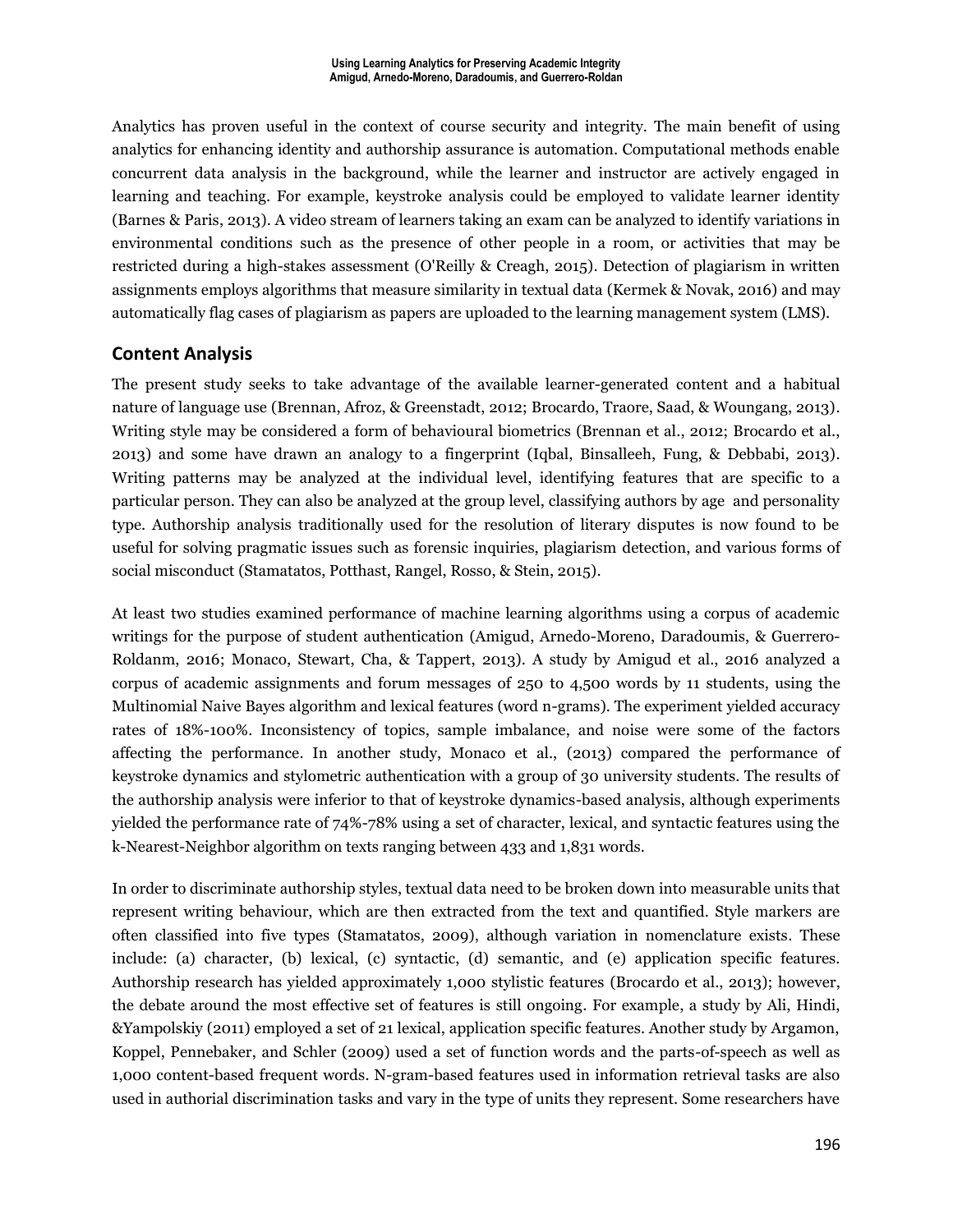successfully used character n-gram features (Brocardo et al., 2013) and others have proposed new variants using parts of speech tags, called syntactic n-grams or sn-grams (Sidorov, Velasquez, Stamatatos, Gelbukh, & Chanona-Hernández, 2014). For more information on trends in authorship analysis, please refer to the PAN/CLEF evaluation lab (Stamatatos et al., 2015).

Much of the research is aimed at discovering the right combination of style markers and computational techniques. Some of the common algorithms for text classification include: Support vector machine (SVM), Bayesian-based algorithms, Tree-based algorithms, and Neural Networks, among others (Aggarwal & Zhai, 2012). Multiple algorithms can also be used together to build ensembles. For example, predictions from multiple algorithms can be passed on to a simple voting function that selects the most frequent class. Ensemble methods often perform better than individual algorithms (Kim, Street, & Menczer, 2006; Raschka, 2015). However, classification performance depends on more than just an algorithm. There are a number of factors such as data set size, feature set size and type, proportion of training to testing documents, number of candidate authors, normalization technique used, and classifier parameters, among others that may influence the quality of predictions. The accuracy measure is often computed to report classification performance, which can be expressed as the number of correct predictions (true positives [TP] true +negatives [TN]) divided by the total number of predictions (true positives [TP], true negatives[TN], false positives [FP], and false negatives [FN]). More formally: ACC= (TP+TN)/(FP+FN+TP+TN).Results reported in the literature can vary widely, but most of the results fall within the 70%-100% range (Monaco et al., 2013).

# **Proposed Method**

This research is part of our ongoing work to empower instructors with automated tools that promote accountability and academic integrity, while providing convenient, accessible, and non-invasive validation of student work. The rationale behind our method is that student-generated content is readily available and carries individual-specific patterns. Students employ perceptual filters and given the same input, different students respond differently. The comprehension of reality is conducted through the lens of existing beliefs and assumptions that impose limitations on how the perceived inputs are construed. This results in the production of academic artifacts containing a distinct signature, particular to each student. Therefore, artifacts produced by the same student are expected to be more similar to each other than to the work of other students. This allows a delineation of student-produced artifacts by analyzing stylistic choices exercised by students. These artifacts are then collected and stored for analysis, bearing a label of authorship that allows subsequent identification. The process of content creation is depicted in Figure 1.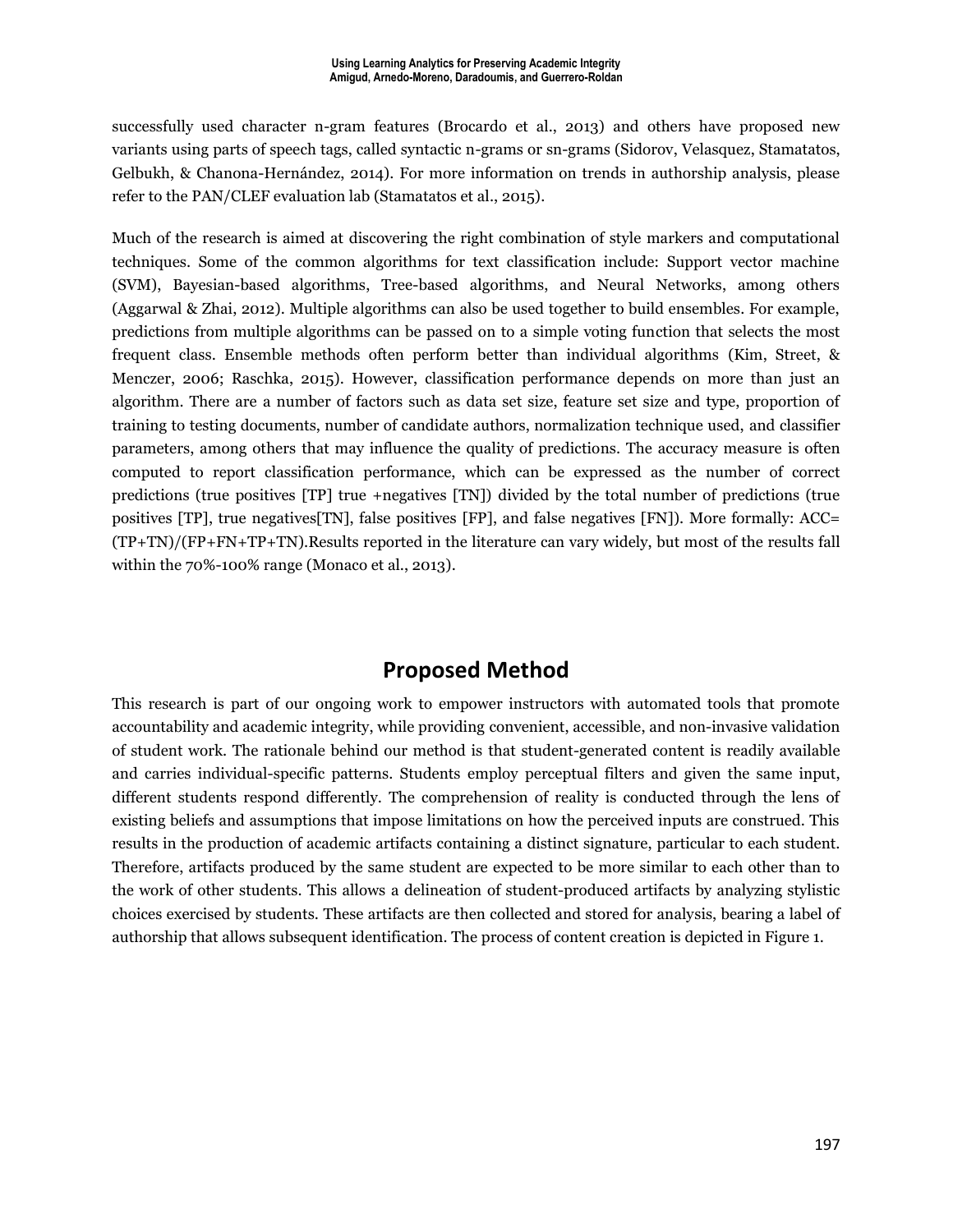**Using Learning Analytics for Preserving Academic Integrity Amigud, Arnedo-Moreno, Daradoumis, and Guerrero-Roldan**



*Figure 1.* Content creation process.

Building upon previous research, this study aims to further enhance the automation of validation of student works by enabling machine-learning algorithms to select the most relative features of authorial style as well as using multiple algorithms in ensemble to attain better accuracy of predictions. The emphasis is on building an application that, provided with student-generated content, will produce a report highlighting areas that require the instructor's attention.

Because learning is a continuous process, content is readily available and can be mined throughout courses and programs. Machine learning provides the necessary means to learn from, and make guided decisions out of seemingly meaningless data. Prior academic work can be used to create a stylistic profile that will be tested against all subsequent student-produced content. Even before program enrollment, schools often require their prospective students to complete entrance exams, which may be used as inputs to the validation process of subsequent learning activities. The process of analyzing student assignments is depicted in Figure 2.

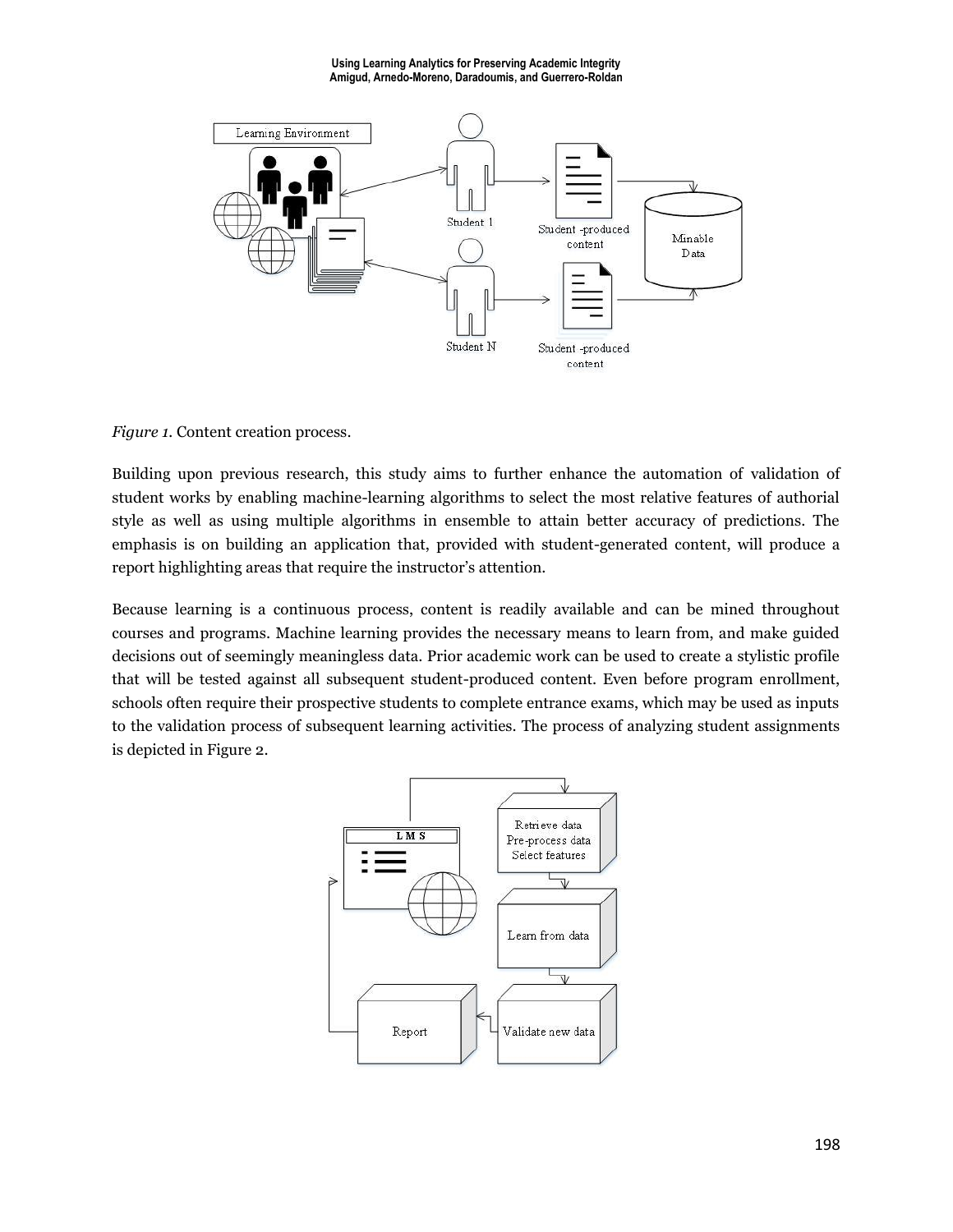*Figure 2.* Data analysis of student-produced content.

The problem of aligning student identities with the work they do is posed as a classification task. Given a set of documents, an algorithm associates textual features with the identities of the students who produced them. When a new document is presented, the algorithm attempts to find a student whose use of textual features is more similar to the ones learned earlier. The student-generated content is passed on to classification algorithm(s) that learn to associate labels (student names) and patterns of language use from the examples in the training set and predict a class label which represents the students for each sample in the testing set. This prediction is then compared to the student names at the time of the assignment submission and any discrepancy in the predicted labels versus the student-supplied labels raises a red flag. To cover any blind spots in the academic environment, any cases of misclassification should be randomly examined by the instructor to ensure that the standards of academic integrity are maintained.

Figure 3 depicts two classification scenarios. Scenario A features an artifact claimed by Student X that was classified to be produced by Student X, and an artifact claimed by Student Y that was predicted to belong to Student Y. In contrast, Scenario B depicts a case of misclassification in which an artifact produced by Student Y bears similarity to the stylistic profile of Student X, in spite of being claimed by Y, which suggests a conflict and calls for the instructor's attention.



*Figure 3.* Classification scheme.

## **Study Design**

To evaluate the proposed method, we have conducted two studies using a set of written assignments collected from two graduate-level research methods courses at an online European university. The first study examined the performance of computational techniques, and the second study examined the performance of the teaching staff. The second study helped to bridge the gap in the literature by providing a comparative performance baseline. In the next sections we describe data collection and analysis steps.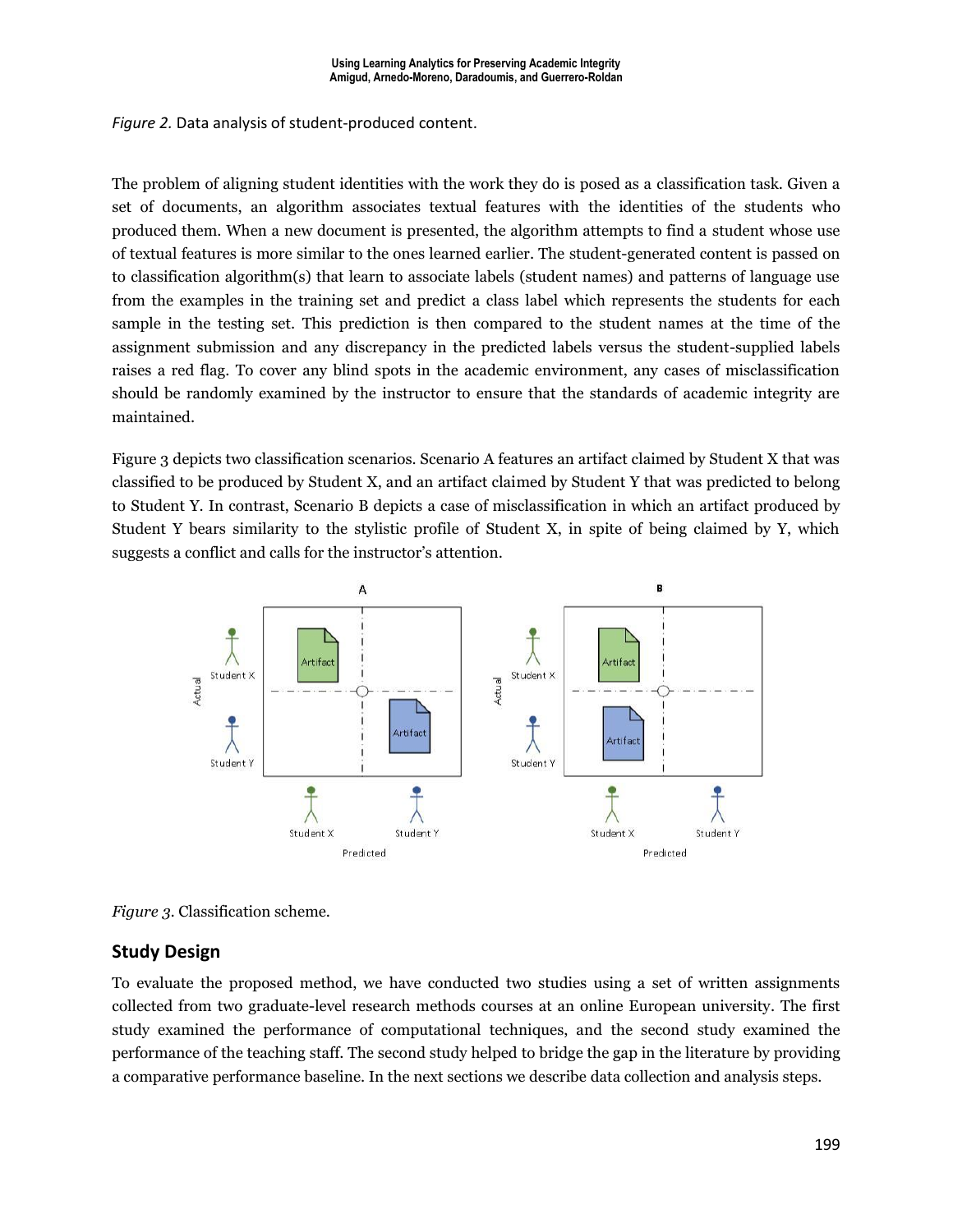#### **Using Learning Analytics for Preserving Academic Integrity Amigud, Arnedo-Moreno, Daradoumis, and Guerrero-Roldan**

**Data set.** In order to maximize the validity we employed real-world data. Our data set was composed of a subset of a corpus of student writings and included twenty written assignments by five students enrolled in two graduate-level research methods courses at an online European university. We employed a convenience sample with three inclusion criteria: (a) courses were delivered in English, (b) each course had at least one written assignment, and (c) participants were enrolled and successfully completed both courses. The courses employed an authentic assessment method. These assessments were low stakes and not proctored. The course integrity was maintained through instructor validation and an academic integrity policy. All of the students were non-native English speakers. After each learning activity assignments were uploaded by the student to the LMS for grading and then retrieved from the LMS document store for the analysis.

Our study was designed around the existing course formats, and all content was produced using tools and methods that students deemed fit in the circumstances. Students work with a variety of document formats including: Latex, portable document format (PDF), and Word documents. Students have used a variety of templates and formatting styles to present their work, hence there were differences in the amount of footnotes, headers, footers, in-text citations, bibliographies, and the amount of information on the front page.

Upon retrieval from the LMS datastore, the data were made anonymous and all identifiable information was replaced by a participant number. The corpus was composed of four assignments, two in each course, ranging between 1000 and 6000 words. The documents have undergone pre-processing steps, and noise contributing items, (e.g., students' names, course numbers, and citations) were removed using a set of regular expression rules, fine-tuned with each iterative step to address specifics of the documents. Documents were split into chunks of 500 words. The collected data were assumed to be the ground truth; that is, the authorship claim for each document was considered to be true and that students were responsible for producing their own work while adhering to the academic standards.

In this study we used a set of lexical features comprising spanning intervening bigrams (non-contiguous word pairs) with the windows size =5, frequency of occurrence  $\geq 3$ . Function words were preserved. In contrast, the traditional bigrams are contiguous. Each bigram is counted as a single token. Feature extraction was performed using the NLTK library (Bird, 2006). We also employed a syntactic set of 41 parts of speech (POS) tags extracted using the NLTK POS tagger; please see The Penn Treebank tag set for more information (Marcus, Marcinkiewicz, & Santorini, 1993).

Vectorization, or the process of creating feature vectors, transforms the human-readable textual elements into numerical values. For example, if co-occurring word pairs (bigrams) are defined as features, we count how many times each unique pair, counted as a single token, occurs in a given text. A weighting scheme is then applied to normalize the data. Both training and testing sets underwent the same pre-processing steps. For the lexical features, Term Frequency-Inverse Document Frequency (TF-IDF) weights were computed (Ramos, 2003). POS features were normalized by dividing by the number of tokens in the document. Some features are more important than others, and isolating them often helps to improve computational efficiency and performance. Considering the modest size of the training set, feature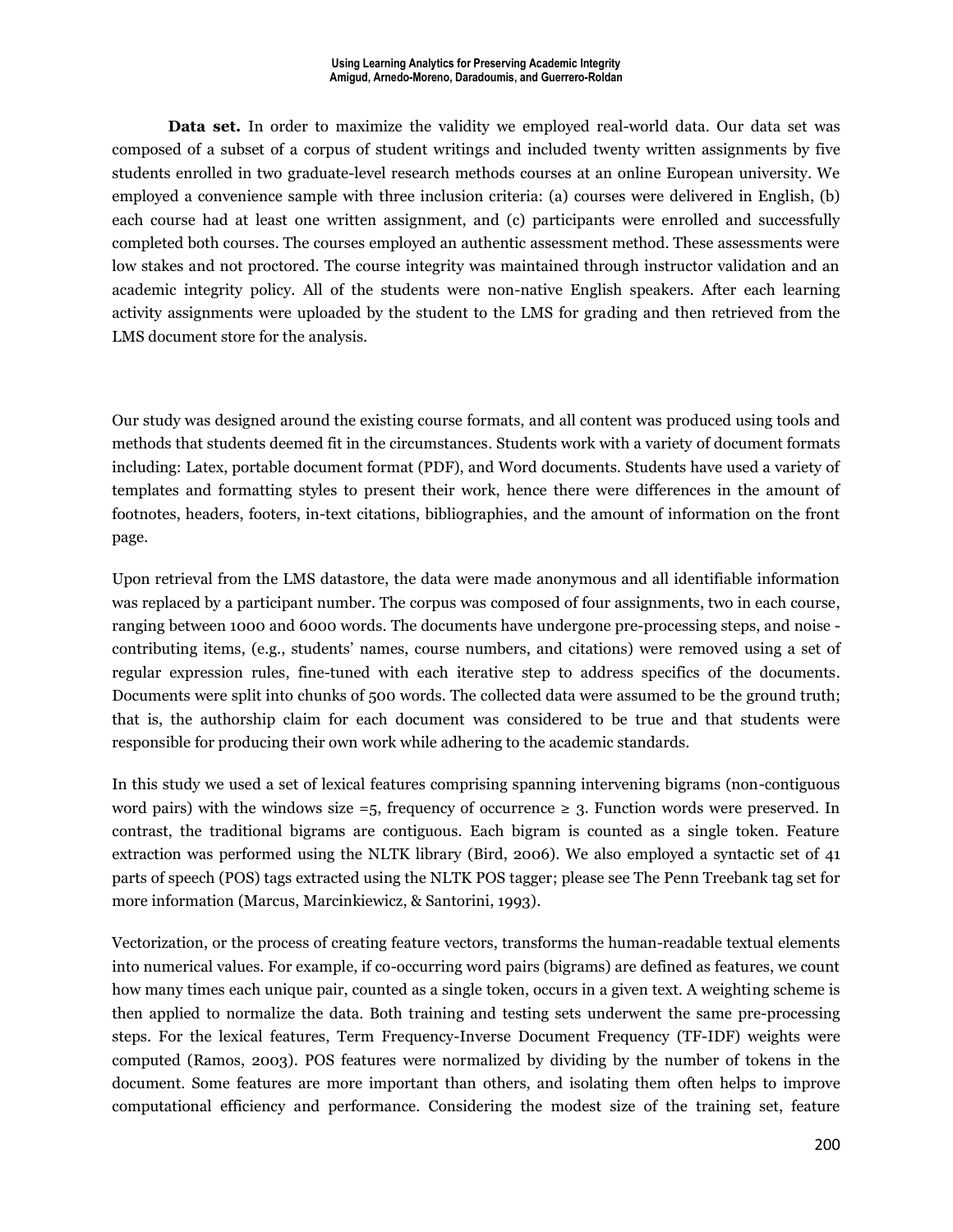selection using an Extra Trees Classifier was performed and the top 300 features were selected. Figure 4 depicts the processes of converting student assignments into machine readable format for classification.

Data mining techniques, although often used in the context of big data, may also prove useful in small data sets. Much of the authorship studies employ data sets with a small number of candidate authors or documents. For example, Sidorov et al. (2014) conducted an authorship attribution study using a set of three authors of 39 literary texts. In another study, Ali et al. (2011) examined methods for identification of chat bots using a set of 11 candidate authors. Even though the authorial pool or the corpus size is considered small, the feature space may be measured in thousands, because feature extraction techniques are only limited by computational capacity and the researcher's approach. The method of dimensionality reduction is often applied to eliminate noise and the possibility of over-fitting.



*Figure 4.* Style quantification process.

**Data analysis.** All analyses were performed using Python programming language and Scikit– Learn machine learning library, a set of tools for data mining and analysis (Pedregosa et al., 2011). Each student was defined as a unique class, where all writings of a single student shared a class label. From each document, features were extracted, normalized, weighted in order of importance and selected, then together with class labels passed on to an algorithm for training. A model was built from the patterns in data. The algorithm was provided with a new set of documents, this time without the labels to predict the student who authored each of the assignments in the test set, based on the patterns learned earlier. The experimental protocol was as follows:

Retrieve student produced content (raw data)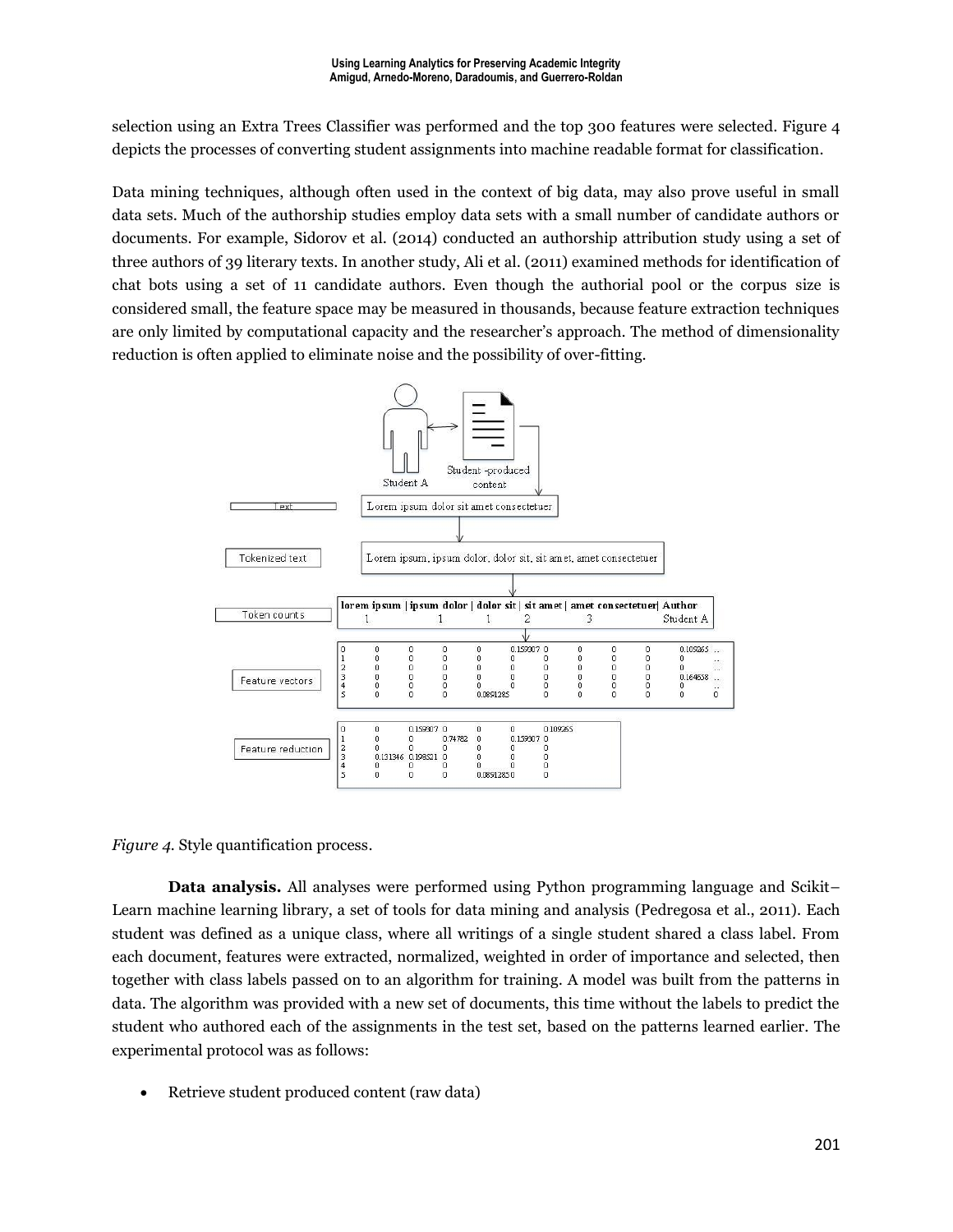- Process data (remove noise, split into chunks)
- Extract features
- Compute the feature importance
- Reduce feature space to the top 300 features
- Split data into training and testing sets
- Train classifier on training set
- Test classifier on testing set using each of the three algorithms
- Perform voting
- Report accuracy

This method differs from much of the literature in that not one, but three algorithms were employed using an ensemble method of majority rule voting (Raschka, 2015). Another distinction is that the labels of the test set are also known, because student- produced content is not anonymous. The analyses were conducted using: (a) c-Support Vector Classification (SVC) algorithm—Support Vector Machines (SVM) classifiers have been successfully used in a number of authorship studies (Sidorov et al., 2014); (b) Multinomial Naive Bayes another common algorithm for text classification tasks (Feng, Wang, Sun, & Zhang, 2016); and (c) Decision Tree classifier (Afroz, Brennan, & Greenstadt, 2012). Predictions by these classifiers are used as inputs to the majority voting algorithm, which measures central tendency (mode) of the predicted label for a sample by each of the classifiers. The most frequent class label wins. For example, if there are three classifiers in ensemble and two classes, Student A and Student B, and two of the classifiers predict that the assignment belongs to Student A, then the majority wins and the class is predicted as Student A. Figure5 demonstrates this example.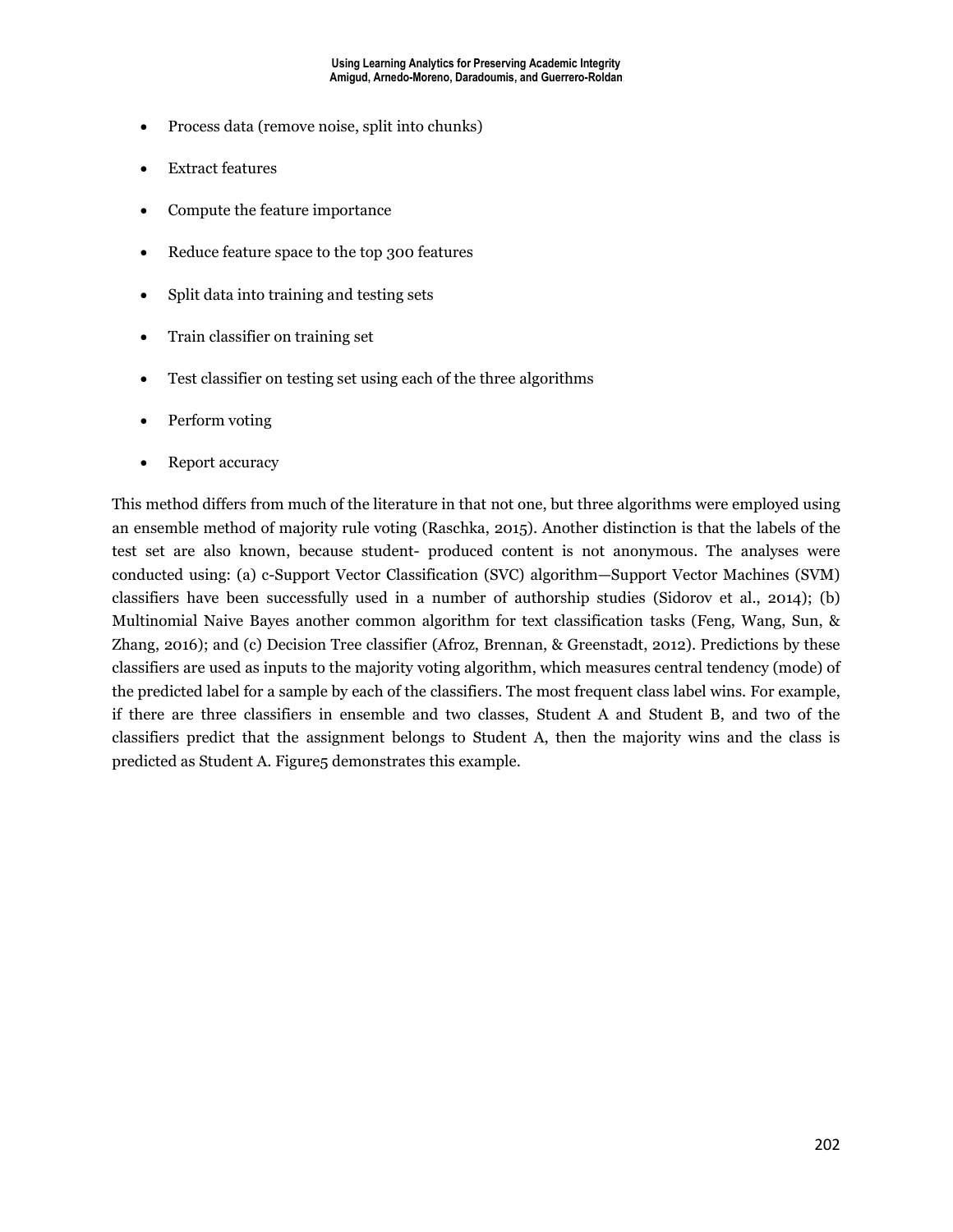#### **Using Learning Analytics for Preserving Academic Integrity Amigud, Arnedo-Moreno, Daradoumis, and Guerrero-Roldan**



*Figure 5.* Majority voting example.

For more accurate examinations of the approach, experimental evaluation was conducted using the 10 fold cross-validation method, and used the same train/test split ratio as many of the other authorship studies (Brocardo, Traore, & Woungang, 2015; Schmid, Iqbal, & Fung, 2015). Data were randomly split into training and testing sets where 90% of the data were allocated for training and the remaining 10% allocated for testing. The accuracy measure was used to quantify the level of performance.

**Human performance.** The literature is sparse on the performance and effectiveness of academic integrity strategies. To bridge this information gap, we have conducted an additional study to establish a baseline of human performance and measure how well the practitioners directly responsible for grading assignments can identify patterns in students' writings. Barnes and Paris (2013) argued that the instructors should be able to identify instances of cheating or plagiarism once they become familiar with the style of a student's writing. We put this theory to the test. To our knowledge, this study is the first of its kind to compare the performance of academic practitioners to that of technology-based methods.

The experimental protocol was as follows:

- **1.** Retrieve student assignments (raw data)**,**
- **2.** Select texts by five authors**,**
- **3.** Process data (e.g., remove noise)**,**
- **4.** Create six question sets (5+ control)**,**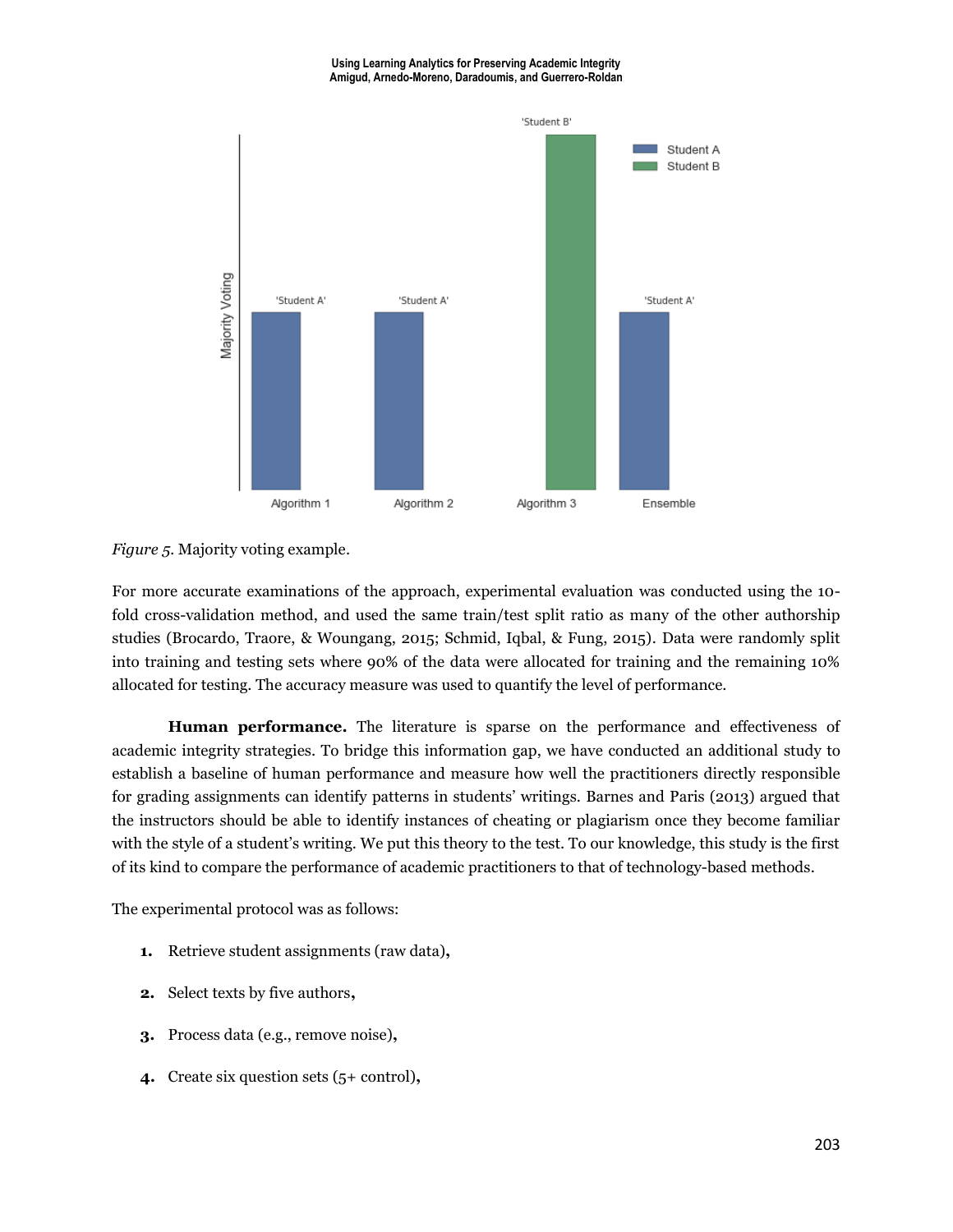- **5.** Invite participants to perform classification**,** and
- 6. Compute accuracy of predictions.

The texts (500 word excerpts) were randomly distributed over five classification tasks. There were three texts per task. Two of the three texts were written by the same student. Five multiple choice questions accompanied each task, asking the participants to identify which texts were written by the same student. One task was used as a control, where all three texts were the same. Participants were included in the study if (a) they taught at an accredited university, (b) their professional responsibilities involved grading student assignments in the recent academic year, and (c) they correctly identified that the texts in the control task were by the same author. This study was conducted as part of a larger research project to examine instructor performance. We were using data from completed responses by 23 participants. The mean accuracy was calculated for the group.

# **Results and Discussion**

Our proposed approach takes advantage of the available student-produced content and computational techniques that discover patterns in seemingly meaningless data in order to map learner identities with their academic artifacts. The experiments were conducted using real world data—a corpus of student assignments collected from two research methods courses. The results summary is depicted in Figure 6.



*Figure 6.* Prediction accuracy.

The ensemble method was able to map student-produced content with 93% accuracy. The method was tested over 10 independent train-test runs, where 10% of the data were randomly withheld, and the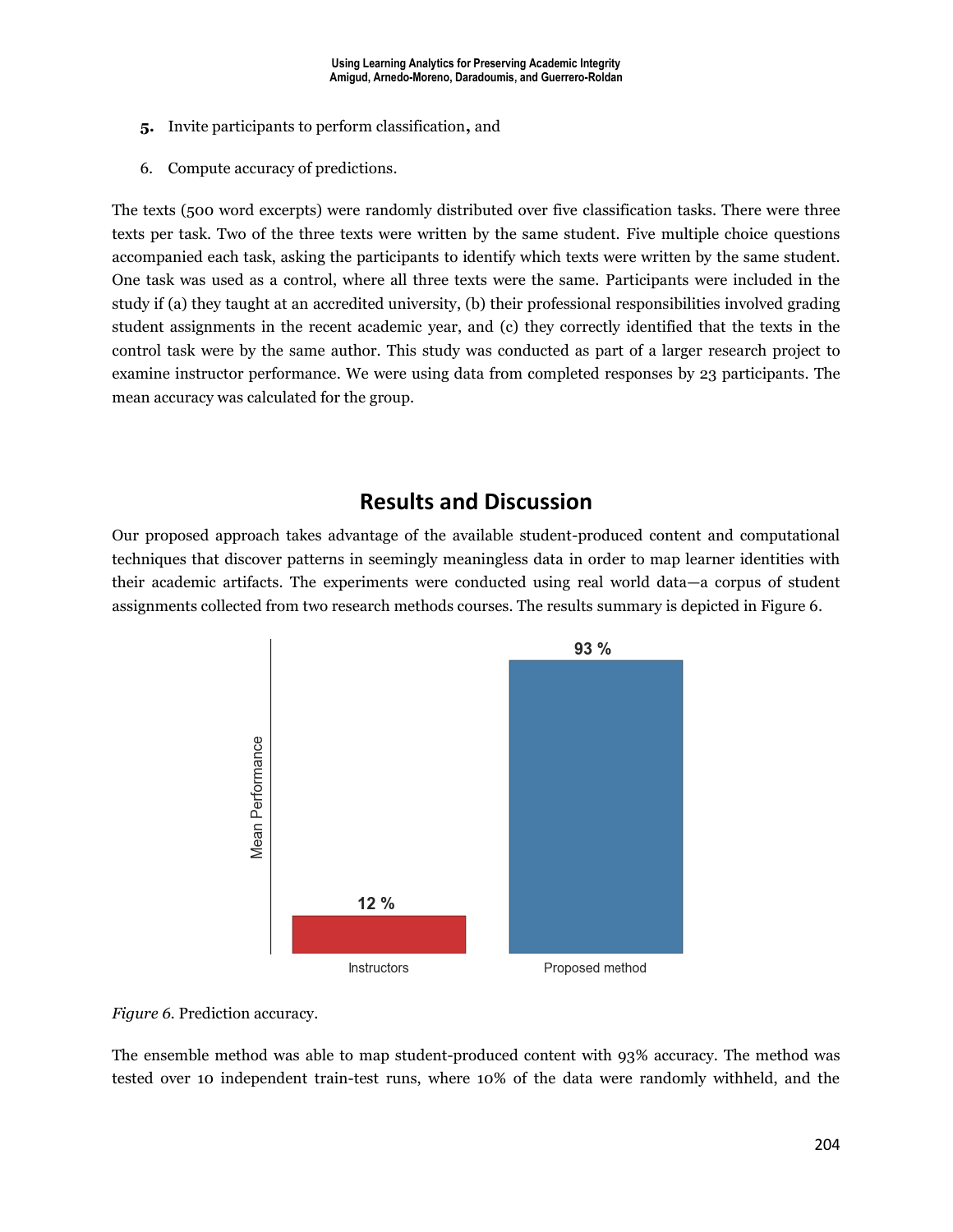classifier was trained on the remaining 90% of the data set. The results suggest an improvement over the earlier work on analytics-based academic integrity approaches.

Although higher accuracy is generally more desirable, the performance value in itself is not particularly meaningful without a comparative baseline. To this end we conducted a study to establish performance of the education practitioners classifying short academic texts. We examined Barnes and Paris's (2013) notion that instructors should be able to delineate students' writing styles. The results, however, suggest that the instructors performed at a significantly lower rate of 12%.

This study posed four research questions focusing on the performance of the proposed method to align learner identities with the academic work they do through pattern analysis. The first three questions were answered in the previous sections: in the following paragraphs we will address the last question about the implications for practice and future research.

The results suggest that the proposed approach to academic integrity can identify learners and map their artifacts with accuracy higher than that exhibited by teaching staff. The size and the type of data employed in these experiments is a limitation, and so are the feature sets and the algorithms used. Therefore, the results should be considered preliminary and further research is required to assess the performance of the proposed technique using a variety of data of different sizes and types. Although the human performance data provides a general idea of how well instructor-based validation approach detects inconsistencies or similarities in student writings, performance is expected to decrease in real-world settings with increases in the sample size, text size and type, fatigue, and other factors. This should be considered a limitation of the baseline estimate.

Nevertheless, the findings suggest a promising new avenue for addressing the issue of academic integrity through analytics, which has implications for future research, policy, and development of learning technologies. Data mining and analytics may constitute an alternative to the current observation-based strategies and provide a robust, non-intrusive and privacy-preserving method for obtaining information about who learners are and whether or not they did the work they claim they have done. The proposed approach holds the potential to eliminate the need to schedule invigilation sessions in advance, the need to employ human proctors, the need to share access to students' personal computers with third parties, or the need to monitor the student's environment via audio/video feed.

One of the key benefits of the computational-based approach is that validation of academic content can be performed in a continuous and automated fashion. This approach may be particularly valuable in courses that primarily employ authentic assessment methods (Boud & Falchikov, 2006; Mason, Pegler, & Weller, 2004; McLoughlin & Luca, 2002) that more often than not put low emphasis on identity and authorship assurance..The reporting function can also be automated and presented in a variety of formats such as emails, text messages and social media postings. Many institutions are starting to adopt some form of learning analytics, and adding another layer that targets student-content interaction will provide a single point of reporting, and expand the institutional capability to predict and mitigate risks to its credibility.

This approach can also be integrated with mobile learning services. It provides what other invigilation approaches cannot, which is validation of the authorship of student produced work as opposed to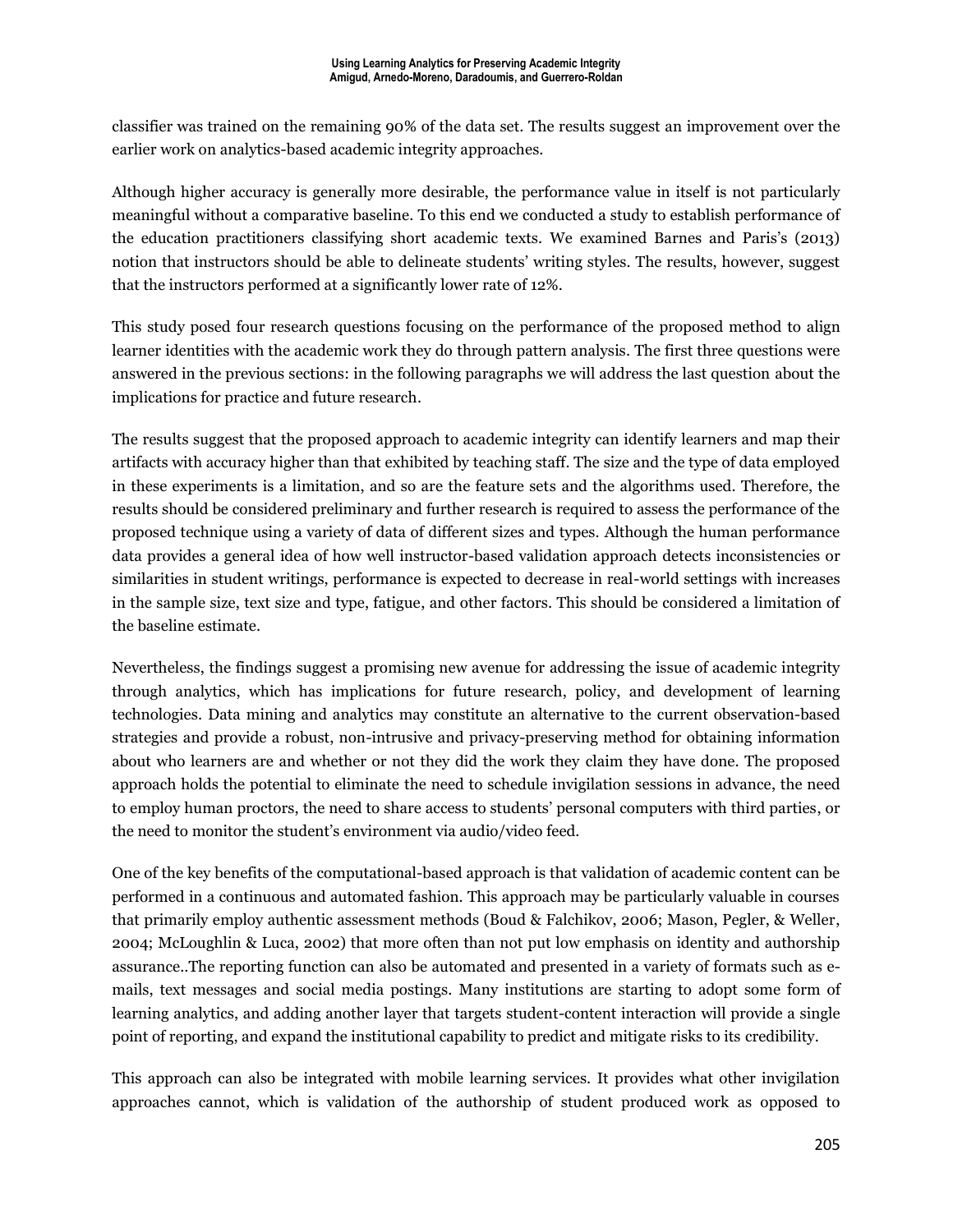gathering of evidence of academic misconduct. The proposed approach is not designed to completely relieve instructors from the burdens of maintaining course integrity, but rather to enhance their ability to detect incidents of cheating. The notion of performance has beenstressed throughout this paper and future research should examine the performance of other academic integrity strategies. The issue of academic integrity should be viewed holistically because the overall effectiveness of any academic integrity depends on more than just the technology, but requires sound policy, administrative, and pedagogical practices. Academic integrity and security are only as strong as the weakest link. The instructors will remain the first line of defense against cheating and it will be up to them to reinforce values, foster a culture of integrity and lead by example.

# **Conclusion**

In this paper, we have proposed and examined experimentally a method of aligning student identities with the work they do by analyzing patterns in the student-generated content. To critically assess the relative performance of this approach, it was imperative to know the level at which human instructors are able to accurately classify student writings. To this end we conducted a study to measure the performance of teaching staff. The work described in this paper is part of a larger research program and in the future, the work will be expanded to obtain more precise measures of computational and human performance.

Contingent upon further research using larger and more diverse data sets, the proposed technology could find its way into the classroom. Analytics enables the automation of identity and authorship assurance, calling for an instructor only in cases where manual intervention is required. Furthermore, unlike the traditional academic integrity measures, the proposed method can continuously and concurrently validate the submitted academic work and provide both identity and authorship assurance. This may yield greater convenience, efficiency, openness, accessibility, and integrity in the assessment process. This also enables a greater level of user privacy as it eliminates the need to share access to students' personal computers or the need to share physical biometrics with a third party in order to complete identity verification (Levy, Ramim, Furnell, & Clarke, 2011). When computational techniques are used to align learner identities with their work, assessment activities become less intrusive to the learner and less logistically burdensome for the academic staff. Learning and institutional analytics is often used to track student learning and streamline organizational resources. Its application should be expanded to further promote the values of integrity and trust.

# References

Afroz, S., Brennan, M., & Greenstadt, R. (2012). Detecting hoaxes, frauds, and deception in writing style online. *2012 IEEE Symposium on Security and Privacy.* doi:10.1109/sp.2012.34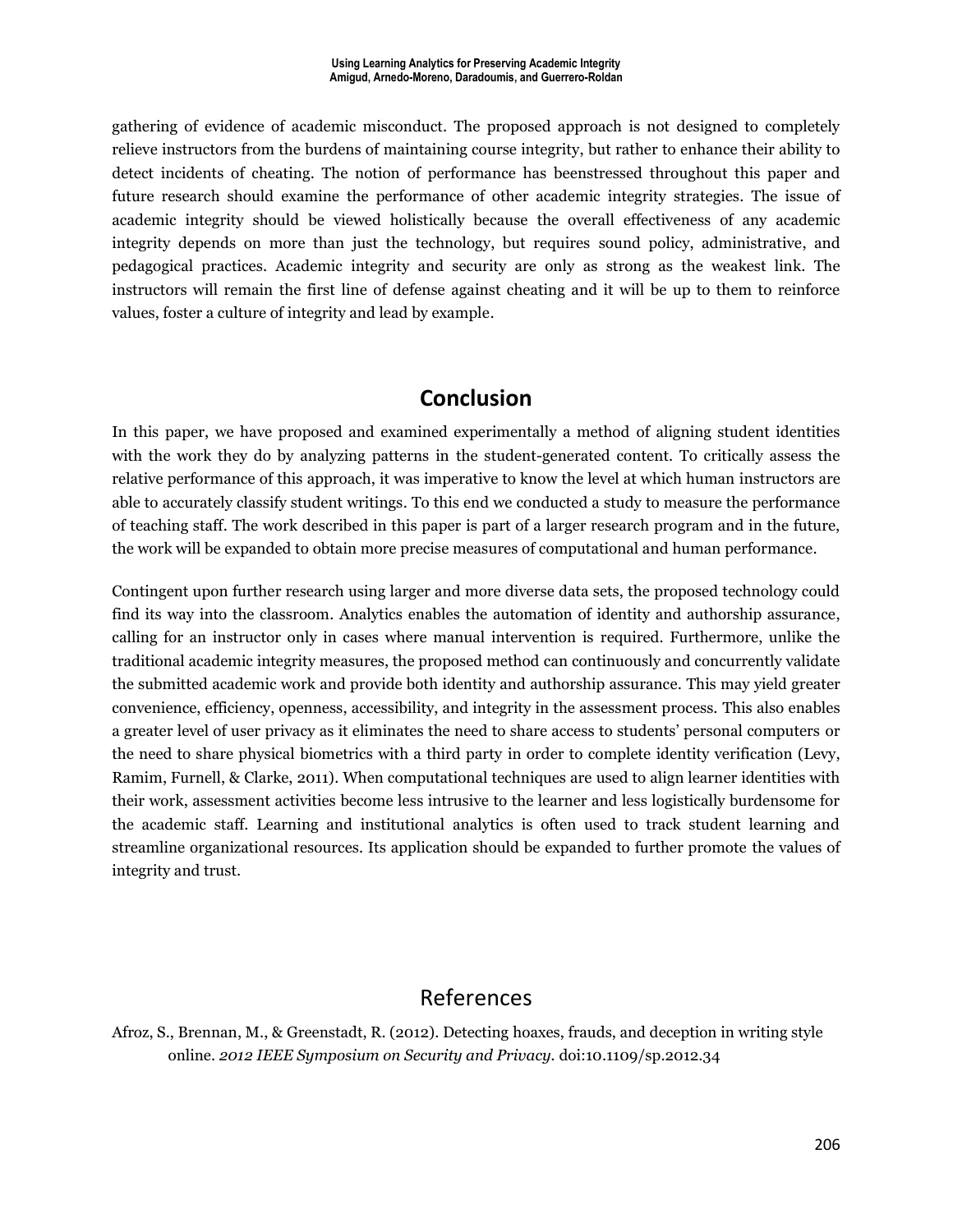- Aggarwal, C. C., & Zhai, C. (2012). A survey of text classification algorithms. In C. C. Aggarwal, & C. Zhai (Eds.). *Mining text data* (pp. 163–222). New York: Springer. doi:10.1007/978-1-4614-3223-4\_6
- Ali, N., Hindi, M., & Yampolskiy, R. V. (2011). Evaluation of authorship attribution software on a Chat bot corpus. *2011 XXIII International Symposium on Information, Communication and Automation Technologies*, Sarajevo, 1–6.doi:10.1109/icat.2011.6102123
- Amigud, A. (2013). Institutional level identity control strategies in the distance education environment: A survey of administrative staff. *The International Review of Research in Open and Distributed Learning, 14*(5).doi:10.19173/irrodl.v14i5.1541
- Amigud, A., Arnedo-Moreno, J., Daradoumis, T., & Guerrero-Roldan, A. E. (2016). A behavioral biometrics based and machine learning aided framework for academic integrity in e-assessment. *2016 International Conference onIntelligent Networking and Collaborative Systems (INCoS)*, Ostrawva, Czech Republic, 255–262. IEEE.doi:10.1109/incos.2016.16
- Apampa, K. M., Wills, G., & Argles, D. (2010). User security issues in summative e-assessment security. *International Journal of Digital Society (IJDS), 1*, 135–147. Retrieved from [http://www.infonomics](http://www.infonomics-society.org/IJDS/User%20Security%20Issues%20in%20Summative%20E-Assessment%20Security.pdf)[society.org/IJDS/User%20Security%20Issues%20in%20Summative%20E-](http://www.infonomics-society.org/IJDS/User%20Security%20Issues%20in%20Summative%20E-Assessment%20Security.pdf)[Assessment%20Security.pdf](http://www.infonomics-society.org/IJDS/User%20Security%20Issues%20in%20Summative%20E-Assessment%20Security.pdf)
- Argamon, S., Koppel, M., Pennebaker, J. W., & Schler, J. (2009). Automatically profiling the author of an anonymous text. *Communications of the ACM*, *52*(2), 119. doi:10.1145/1461928.1461959
- Bailie, J. L., & Jortberg, M. A. (2009). Online learner authentication verifying the identity of online users. *MERLOT Journal of Online Learning and Teaching*, *5,* 197– 207. Retrieved from http://jolt.merlot.org/vol5no2/bailie\_0609.pdf
- Barnes, C., & Paris, L. (2013). *An analysis of academic integrity techniques used in online courses at a southern university.* Paper presented at the Northeast Region Decision Sciences Institute Annual Meeting,New York, NY. Retrieved from http://www.nedsi.org/proc/2013/proc/p121024007.pdf
- Bichsel, J. (2013). The state of e-learning in higher education: An eye toward growth and increased access. *EDUCAUSE Center for Analysis and Research*. Retrieved from https://net.educause.edu/ir/library/pdf/ers1304/ers1304.pdf
- Bird, S. (2006). NLTK. *Proceedings of the COLING/ACL on Interactive Presentation Sessions*, Sydney, Australia, 69–72. doi:10.3115/1225403.1225421
- Blackmon, S. J. (2016). Through the MOOCing glass: Professors' perspectives on the future of MOOCs in Higher Education. *New Directions for Institutional Research*, *2015*(167), 87–101. doi:10.1002/ir.20156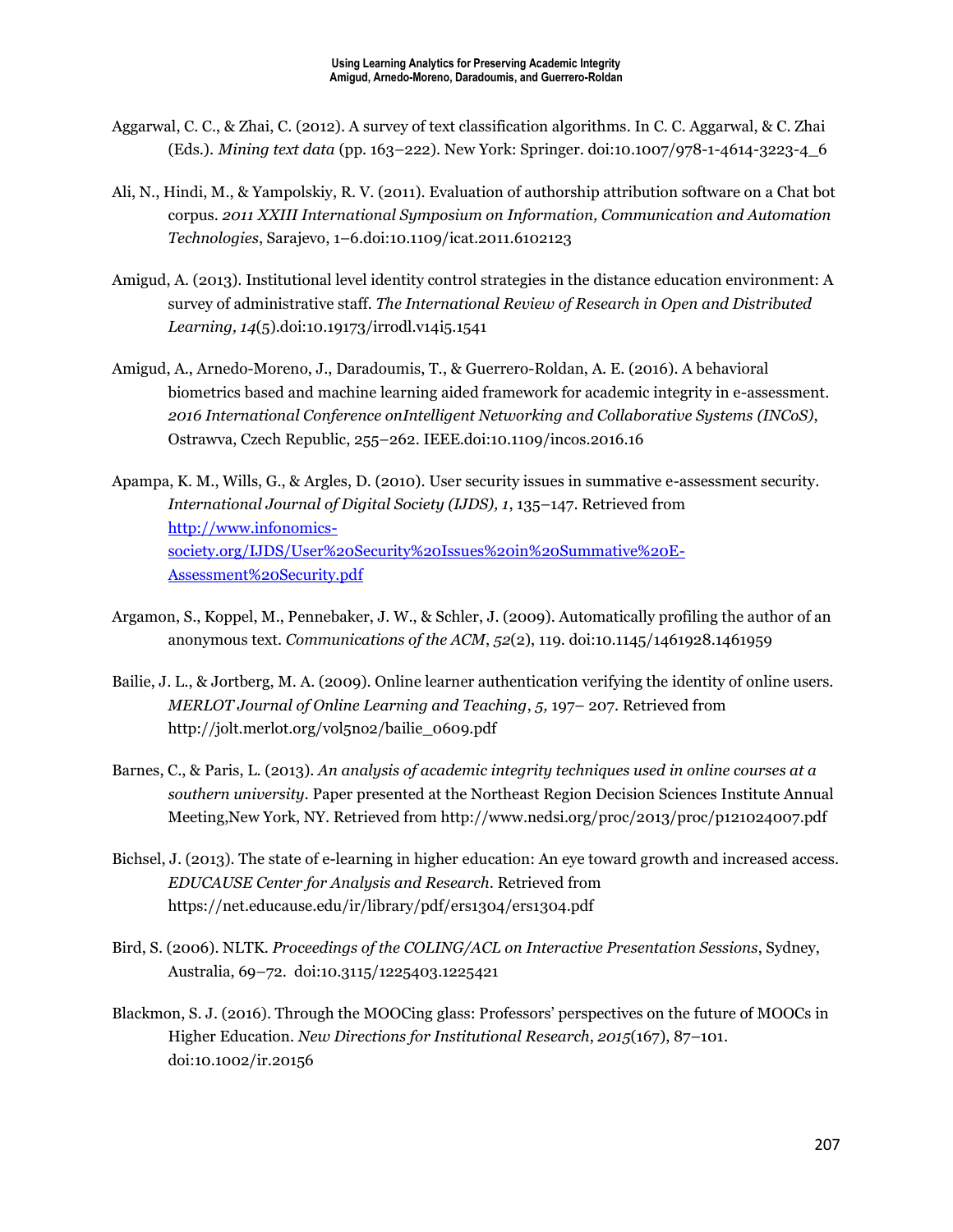- Boud, D., & Falchikov, N. (2006). Aligning assessment with long‐term learning. *Assessment & Evaluation in Higher Education, 31*(4), 399–413. doi:10.1080/02602930600679050
- Brennan, M., Afroz, S., & Greenstadt, R. (2012). Adversarial stylometry. *ACM Transactions on Information and System Security, 15*(3), 1–22. doi:10.1145/2382448.2382450
- Brocardo, M. L., Traore, I., Saad, S., & Woungang, I. (2013). Authorship verification for short messages using stylometry*. 2013 International Conference on Computer, Information and Telecommunication Systems (CITS).* doi:10.1109/cits.2013.6705711
- Brocardo, M. L., Traore, I., & Woungang, I. (2015). Authorship verification of e-mail and tweet messages applied for continuous authentication. *Journal of Computer and System Sciences, 81*(8), 1429– 1440. doi:10.1016/j.jcss.2014.12.019
- Buzdar, M. A., Ali, A., & Tariq, R. U. H. (2016). Emotional intelligence as a determinant of readiness for online learning. *International Review of Research in Open and Distributed Learning, 17*(1). doi:10.19173/irrodl.v17i1.2149
- Crawford, G., & Rudy, J. A. (2003). Fourth annual EDUCAUSE survey identifies current IT issues. *Educause Quarterly*, *26*(2), 12–27.Retrieved from http://net.educause.edu/ir/library/pdf/eqm0322.pdf
- Domingos, P. (2012). A few useful things to know about machine learning. *Communications of the ACM*, 55(10), 78. doi:10.1145/2347736.2347755
- Feng, G., Wang, H., Sun, T., & Zhang, L. (2016). A term frequency based weighting scheme using naïve Bayes for text classification. *Journal of Computation and Theoretical Nanoscience, 13*(1), 319– 326. doi:10.1166/jctn.2016.4807
- Fiedler, R., & Kaner, C. (2010). Plagiarism-detection services: How well do they actually perform? *IEEE Technology and Society Magazine, 29*(4), 37– 43. doi:10.1109/MTS.2010.939225
- Gao, Q. (2012). Using IP addresses as assisting tools to identify collusions. *International Journal of Business, Humanities and Technology, 2*(1), 70– 75. Retrieved from [http://www.ijbhtnet.com/journals/Vol\\_2\\_No\\_1\\_January\\_2012/8.pdf](http://www.ijbhtnet.com/journals/Vol_2_No_1_January_2012/8.pdf)
- Grajek, S. (2016). Top 10 IT issues, 2016: Divest, reinvest, and differentiate. *EDUCAUSE Review, 51*(1). Retrieved from http://er.educause.edu/articles/2016/1/top-10-it-issues-2016
- Iqbal, F., Binsalleeh, H., Fung, B. C. M., & Debbabi, M. (2013). A unified data mining solution for authorship analysis in anonymous textual communications. *Information Sciences, 231*, 98–112. doi:10.1016/j.ins.2011.03.006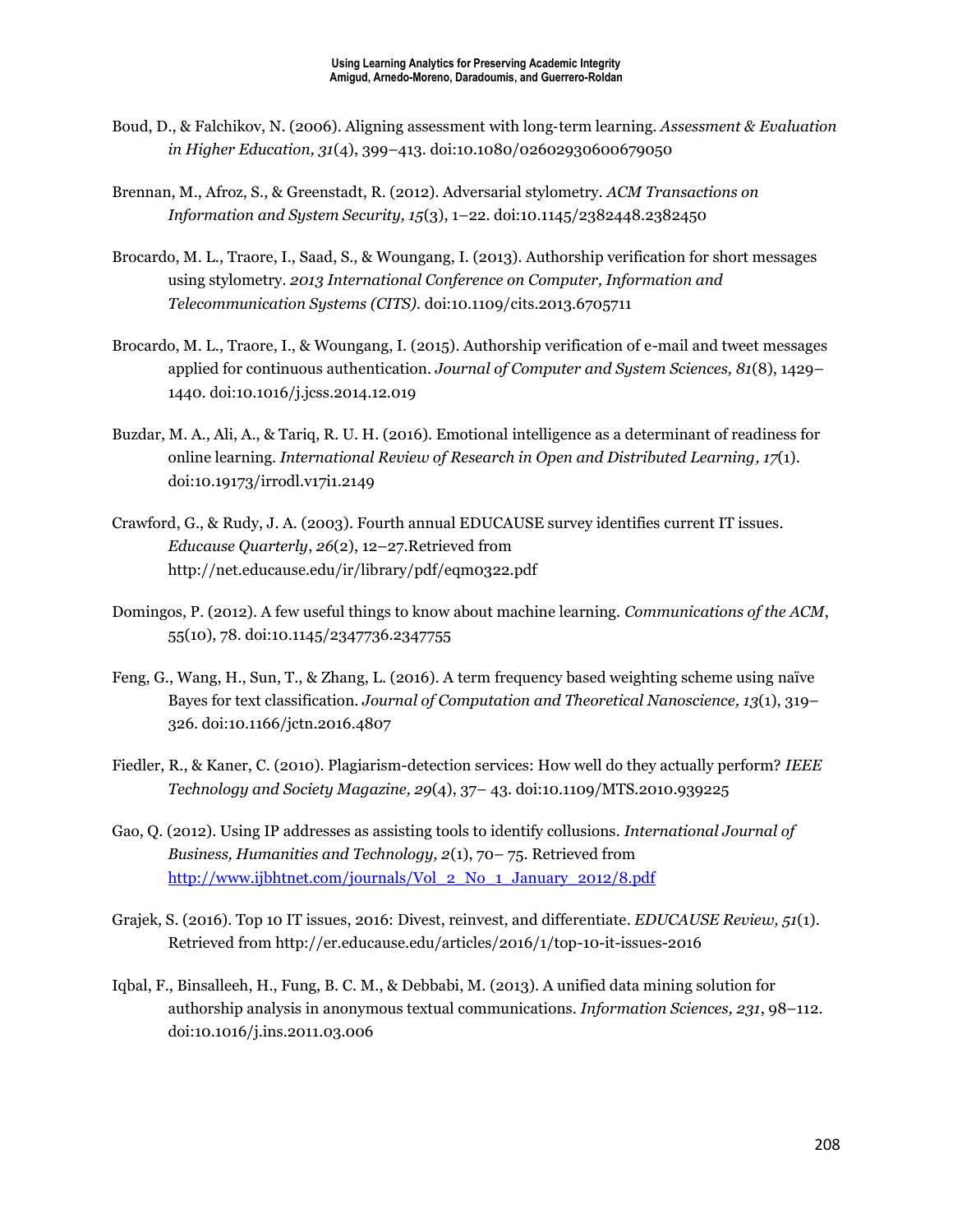- Johnson, L., Adams Becker, S., Cummins, M., Estrada, V., Freeman, A., & Hall, C. (2016).*NMC horizon report: 2016 Higher education edition*. Austin, Texas: The New Media Consortium. Retrieved from <https://library.educause.edu/resources/2016/2/2016-horizon-report>
- Kermek, D., & Novak, M. (2016). Process model improvement for source code plagiarism detection in student programming assignments. *Informatics in Education-An International Journal, 15*(1), 103–126. doi:10.15388/infedu.2016.06
- Kim, Y., Street, W. N., & Menczer, F. (2006). Optimal ensemble construction via meta-evolutionary ensembles. *Expert Systems with Applications*, *30*(4), 705–714. doi:10.1016/j.eswa.2005.07.030
- Levy, Y., Ramim, M., Furnell, S., & Clarke, N. (2011). Comparing intentions to use university-provided vs vendor-provided multibiometric authentication in online exams. *Campus-Wide Information Systems, 28*, 102– 113. doi:10.1108/10650741111117806
- Li, X., Chang, K., Yuan, Y., & Hauptmann, A. (2015). Massive open online proctor: protecting the credibility or MOOCs certificates. *Proceedings of the 18th ACM Conference on Computer Supported Cooperative Work & Social Computing (CSCW'15)*, Vancouver, 1129–1137. doi:10.1145/2675133.2675245
- Marcus, M. P., Marcinkiewicz, M. A., & Santorini, B. (1993). Building a large annotated corpus of English: The penn treebank. *Computational Linguistics*, *19*(2), 313–330.Retrieved from [http://repository.upenn.edu/cgi/viewcontent.cgi?article=1246&context=cis\\_reports](http://repository.upenn.edu/cgi/viewcontent.cgi?article=1246&context=cis_reports)
- Mason, R., Pegler, C., & Weller, M. (2004). E-portfolios: An assessment tool for online courses. *British Journal of Educational Technology, 35*(6), 717–727. doi:10.1111/j.1467-8535.2004.00429.x
- McLoughlin, C., & Luca, J. (2002). A learner-centred approach to developing team skills through webbased learning and assessment. *British Journal of Educational Technology, 33*(5), 571–582. doi:10.1111/1467-8535.00292
- Monaco, J. V., Stewart, J. C., Cha, S.-H., & Tappert, C. C. (2013). Behavioral biometric verification of student identity in online course assessment and authentication of authors in literary works. *2013 IEEE Sixth International Conference on Biometrics: Theory, Applications and Systems (BTAS)*, Arlington, VA, 1–8. doi:10.1109/btas.2013.6712743

Moore, M. G., & Kearsley, G. (1996). *Distance education: a systems view*. Boston, MA: Wadsworth.

- O'Reilly, G., & Creagh, J. (2015). Does the shift to cloud delivery of courses compromise quality control. *Higher Education in Transformation Conference (HEIT)*, Dublin, Ireland, 417-424. Retrived from http://arrow.dit.ie/cgi/viewcontent.cgi?article=1001&context=st5
- Pedregosa, F., Varoquaux, G., Gramfort, A., Michel, V., Thirion, B., Grisel, O., … & Duchesnay, E. (2011). Scikit-learn: Machine learning in Python. *The Journal of Machine Learning Research*, *12*, 2825– 2830. Retrieved from<http://www.jmlr.org/papers/volume12/pedregosa11a/pedregosa11a.pdf>